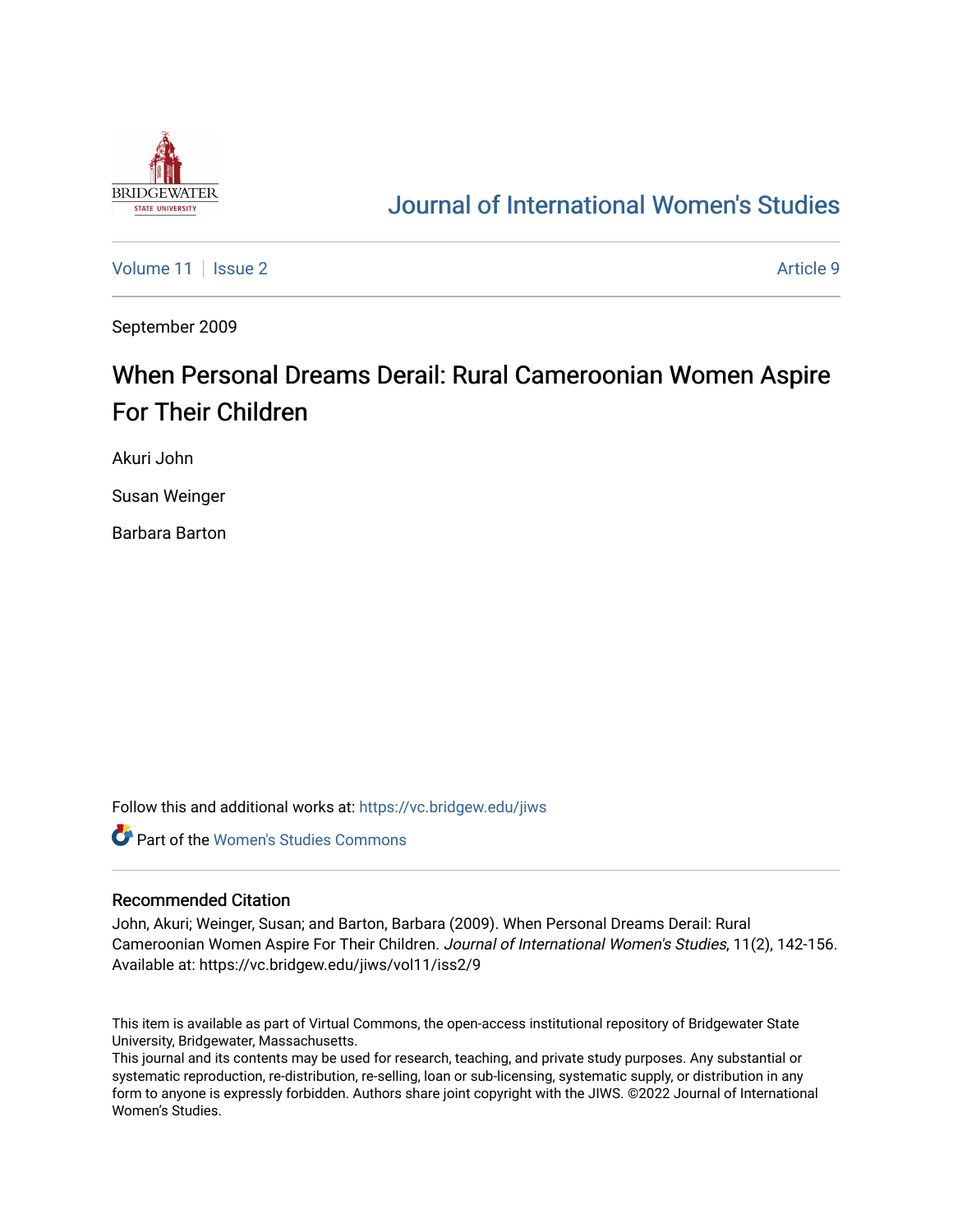This journal and its contents may be used for research, teaching and private study purposes. Any substantial or This journal and its combinisting, Belast Childscardi, Roming and Films Stapp Part Children, substantial or<br>systematic reproduction, re-distribution, re-sparing, 00 an D. Sophie Brisil, resistematic supply or distribution to anyone is expressly forbidden. ©2009 Journal of International Women's Studies.

## **When Personal Dreams Derail, Rural Cameroonian Women Aspire For Their Children**

By Akuri John<sup>1</sup>, Susan Weinger<sup>2</sup>, and Barbara Barton<sup>3</sup>

#### **Abstract**

Data gathered from a convenience sample of 36 women who reside in rural villages lying on the outskirts of Buea, Cameroon is not consistent with the "culture of poverty" proposition which states that personal characteristics of the poor tie them to a life of poverty. These findings run counter to an assumed "culture of poverty" in which persons do not hold career aspirations and socialize their children with attitudes that assure the generational transmission of poverty. Respondents, as a case vignette illustrates, conveyed that besides marriage they had wanted a career in order to achieve a living wage. After their own career dreams were dashed, they devoted themselves to the hard work of farming and petty trading in the hope they could help their children escape subsistence living. Results of this study point away from policies that would seek to change the outlook and habits of mothers living in poverty and toward external changes that would permit them earnings commensurate with their persistent efforts.

*Keywords*: poverty, Cameroon, women

### **Background**

-

Cameroonians experienced a severe downturn in their country's economy during the 1980s and have yet to recover from it (Gros, 2003). Seventeen percent of Cameroonians live on less than \$1 dollar per day and 51% live on less than \$2/day (World Resources Institute [WRI], 2007). On average a Cameroon is likely to be eight times poorer than a typical citizen of the world (Hardford, 2006). Fifty percent of the population lives below poverty level (Saha, 2008). Even when the costs of living are taken into account, a higher percentage of rural residents compared to urban residents experience poverty (Gros, 2003).

The economic downward spiral and its aftermath show in the material deprivation and living conditions of many Cameroonians, and especially among those living in rural poverty. The gap is widening markedly between the rich and the poor in terms of income, nutrition, health and education (Fon & Fon, 2008). Consumption of goods and services fell 30% since the mid 1980s as the inequality of wealth increased (Gros, 2003). It is telling that 36% of households own zero durable goods. Wealthy urban households are more likely to own a stove and TV set and 13% of these households own cars. Forty percent of city dwellers have electricity in their homes and only 22% do in rural areas. Entrenched poverty also shows in the degree of food insecurity. Thirty-six percent of poor children are dangerously underweight and 29% of children under age three suffered

<sup>&</sup>lt;sup>1</sup> Akuri John is the Executive Director of Hope for Humanity (NGO). His e-mail address is jakurit@yahoo.co.uk

<sup>2</sup> Susan Weinger is a professor of social work at Western Michigan University. Her e-mail address is weinger@wmich.edu

<sup>&</sup>lt;sup>3</sup> Barbara Barton is an assistant professor of social work at Western Michigan University. Her e-mail address is barbara.barton@wmich.edu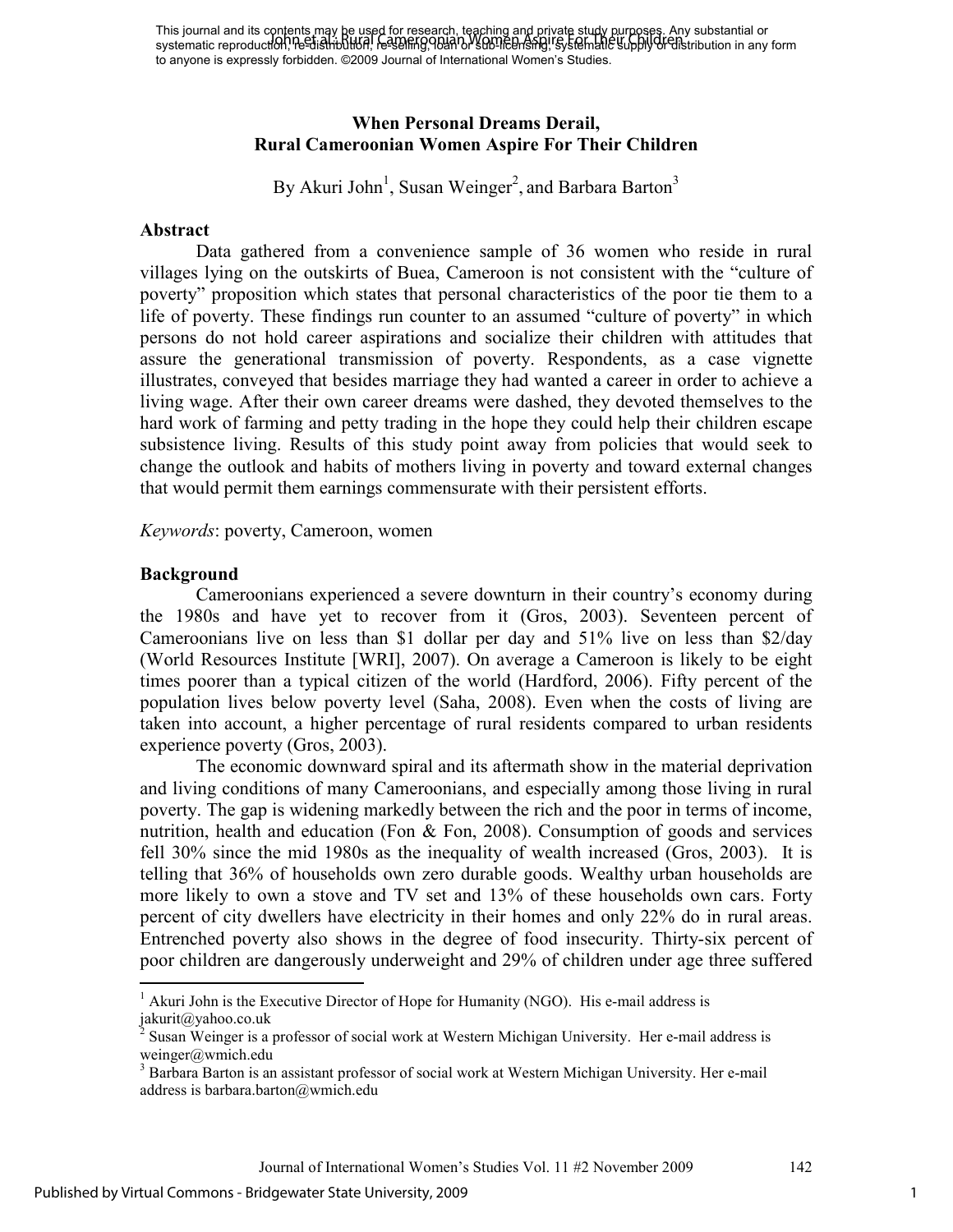chronic malnourishment in 1988 (Gros, 2003). Those living in poverty have less accessibility to hospital care and are more likely to rely exclusively on traditional healers (Gros, 2003). Clean drinking water is available to 77% of urban dwellers, but to only 27% of rural residents (Gros, 2003). Relatively few citizens can afford piped-in water and most access their water through wells, public fountains and rivers (Gros, 2003). It is no wonder then that the life expectancy for both men and women is estimated as between 46-54 years (WRI, 2007). Education has also suffered. Government and households have spent less on education since the economic decline resulting in 29% of young people in urban areas not graduating secondary school and 46% not graduating secondary school in rural areas (Gros, 2003). In rural areas especially, the disparity between the number of boys and girls receiving basic education is increasing (*World Bank,* 1999). The adult literacy rate is 60% for women and 77% for men (CIA, 2009).

Given the serious repercussions of poverty for human well-being, researchers have sought to understand the reasons for its existence. According to the "culture of poverty theory," the causes of poverty lay at the feet of the poor themselves (Boxill, 1994; Schneider, 2005). The "culture of poverty" concept suggests that persons who live in poverty make adjustments to the context of their lives and in doing so instill certain attitudes, beliefs, and behaviors in their children. This nearly assures that poverty will pass from one generation to another (Deglau, 1985; Ludwig & Mayer, 2006). Anthropologist Oscar Lewis conducted research about extreme poverty in agrarian communities in Mexico largely with farm laborers and unskilled workers (Lewis, 1961). From his studies, he presented 70 traits of persons living in poverty, including feelings of inferiority, lack of impulse control, little ability to delay gratification and plan for the future, and an overall sense of resignation. Those who accepted the "culture of poverty" idea reinforced the impression that persons raised in poverty are more likely to devalue work, hold low aspiration levels, shun service to family and community, be highly 'inthe-moment,' and be aversive to self-sacrifice and self-improvement (Boxill, 1994; Williams, 2006).

The "culture of poverty theory" has been extensively criticized for decades by social science researchers as equivalent to "blaming the victim."<sup>4</sup> Rather, they attribute poverty to malfunction at the macro-level and societal structural problems in economic, political and social systems (Beall, 2000; Faver, Cavazos, & Trachte, 2005). At the national and global level, structural forces work against individual effort to advance out of poverty by tightening employment markets, absenting job training programs, and limiting as well as racially stratifying educational opportunities (Abouchedid & Nasser, 2002; Beall, 2000; Diaz, 1994; Schneider, 2005).

Scholarly evidence that debunks the "culture of poverty theory" has not prevented it from rearing its head in popular writings and occasionally in professional literature (Cosby & Poussaint, 2007; Ludwig & Mayer, 2006; Williams, 2006). Even though scholars have rejected this theory, apparently some policymakers still embrace it. This

institutions and traditions. Persons of a given culture may have similarities such as religion, ethnicity,

2

 $\overline{a}$ <sup>4</sup>The idea of a shared so-called 'culture' revolving around poverty misrepresents the notion of culture itself. Culture involves sharing a common history and experience that produces a set of values, beliefs,

geographic location, artistic expression, language, accepted symbols, and patterns of social and

interpersonal relationship (Harper-Dorton & Lanz, 2007). Improperly connecting 'culture' to poverty defies the many threads, nuances, shared meanings that bond people of the same culture together.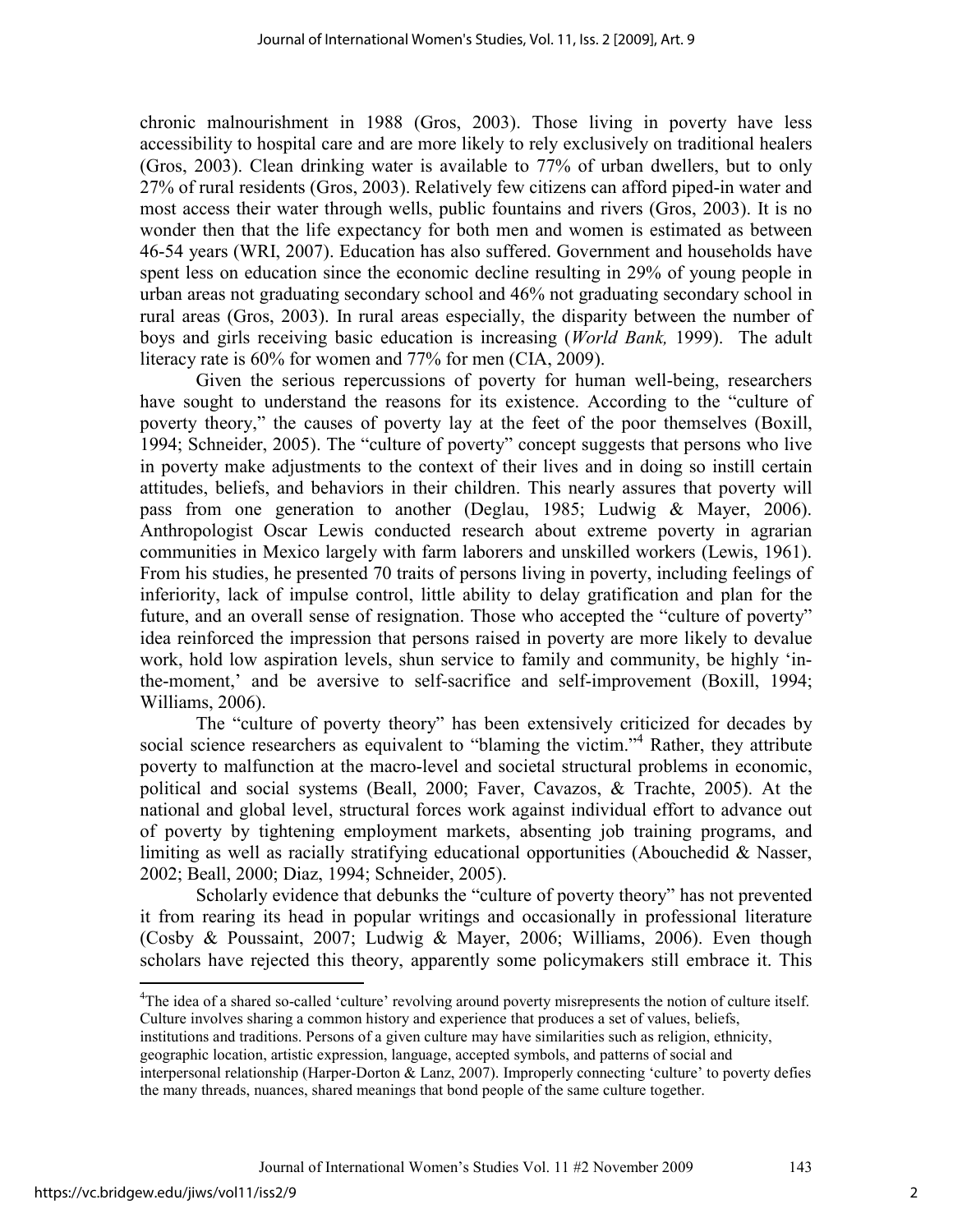distinction is crucial because policymakers who accept the "culture of poverty theory" design programs that attempt to 'cure' individuals by ridding them of characteristics that hold them in poverty, whereas policymakers who disbelieve this construct look to relieve the poor from oppressive economic and political systems. With so much at stake, it is important to continue to do research which contributes relevant information alongside the claims of the "culture of poverty" construct until the debate is resolved. The Cameroonian women interviewed for this study do not in the aggregate display character traits assigned to them by the "culture of poverty" notion; nevertheless they remain trapped in poverty despite their efforts. This study examines whether the women participants who live in rural poverty had always thought that this would be their plight or whether they had other aspirations for themselves and now for their children. In cases in which they experienced unfulfilled dreams, the paper addresses what if anything got in their way of achieving them. Their aspirations for their children are also considered.

# **Methodology**

## *Sample*

The convenience sample consisted of 36 women who resided in seven rural villages that lay on the outskirts of Buea (Bokwango,Bokova, Bwasa, Bolifamba, Muea, Bova, and Bonakanda) with populations roughly between 250-8,000. Residents generally do not own cars; the road network to, from, and within their villages are not completely tarred; and not all residents in these villages have electricity. Much of their food comes from their subsistence farming. Though the larger villages have piped-in water, residents of the smaller hamlets do not. Sometimes respondents indicated that their husbands did not reveal to them the amount of their earnings. Nine women did not know their own weekly earnings or "can't say," and the other 27 respondents estimated that their weekly household income ranged between 750 cfa's and 15,000 cfa's, averaging 5,048 cfa's. (approximately 12.22 USD).

 The respondents ranged in ages from 24 to 76 years with an average age of 48. There were roughly 1/3 of respondents in each of three age groupings: 24-39, 40-54, and 55-70. Eleven respondents (30%) never went to school, 22 (61%) had acquired two to seven years of primary school, and three (8%) reached secondary school but left before graduating. Over half (22) of the respondents were currently married, seven widowed, five divorced or separated, and four were unmarried. Of those 32 currently or previously married, 80% of these marriages were monogamous and 20% were polygamous marriages, which are also legal in Cameroon. All the women were Christian from different denominations: Catholic, Presbyterian, Baptist, and Pentecostal, except for one who said that she has no religion. Twenty-six respondents (72%) listed Bakweri as their tribal group, four affiliated with Wum and one each recorded their tribal group as Bakossi, Ndop, Befang, Maboh, and Bali. Tribal groups vary in terms of culture, traditional practices, and original geographical location; tribal affiliation might influence women's aspirations. Two of the respondents did not have children and answers were not marked for another two women. Otherwise, respondents had from one to up to 13 children with the average number of children being between four and five.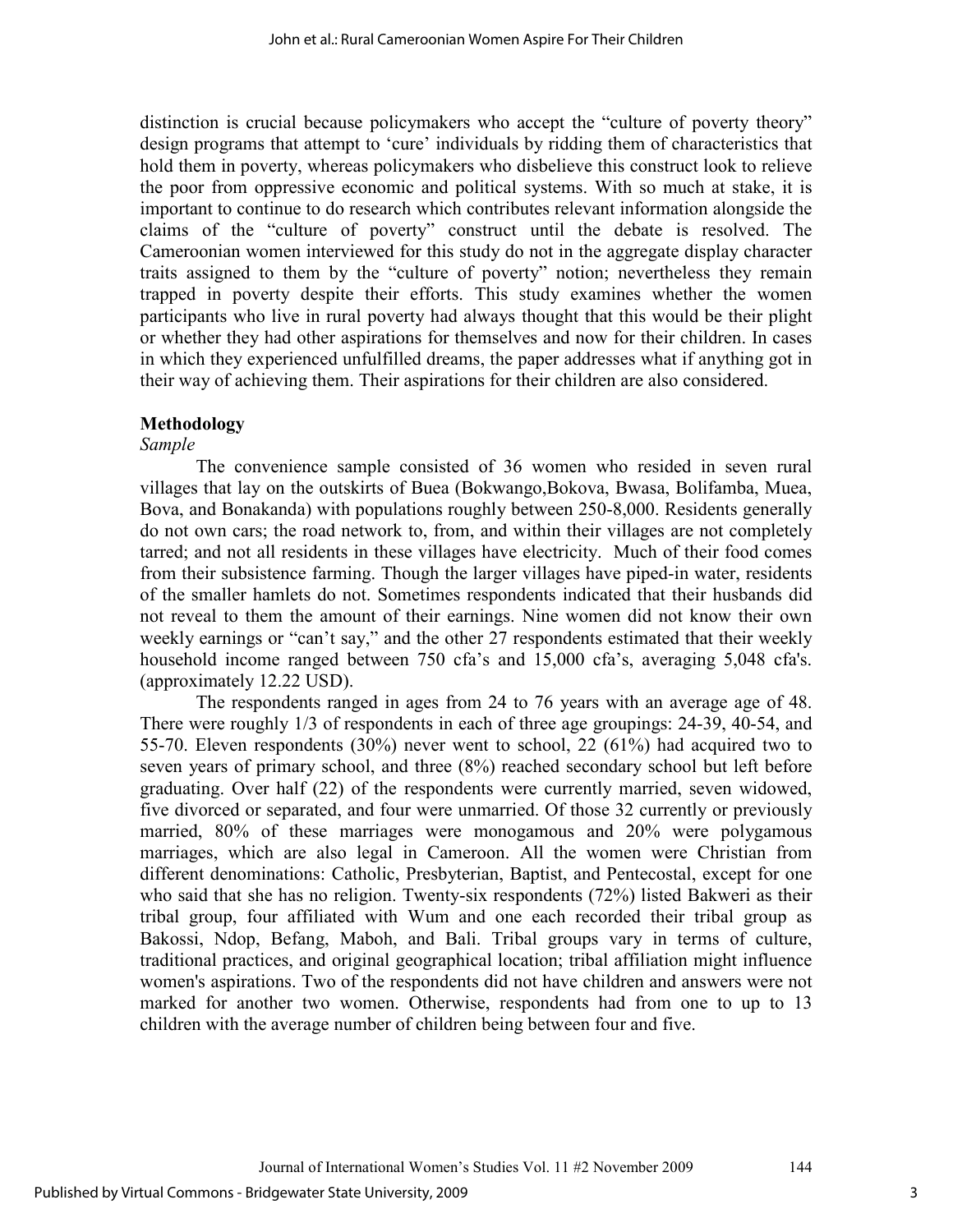## *Data Collection and Analysis*

Five female graduates or soon to be graduates of the Women and Gender Studies Program at the University of Buea were recommended by their professor(s) to the researchers as being very able to conduct research interviews, having already had such experience in their degree programs. The researchers thought that having female Cameroonian interviewers would increase respondents' comfort level in the interviewing process, and hence permit the data to be more accurate and meaningful (Miles & Crush, 1993; Schoenberger, 1992).

 Throughout the three week data collection process in November, 2006, the interviewers and researcher(s) met each morning and late afternoon in order to discuss the process of the research; troubleshoot any procedural problems; make any necessary adjustments; and discuss interviewers' reactions, insights, and understanding concerning the data they were gathering.<sup>5</sup>

 The interviewers traveled together each morning to one of the seven villages in succession. They fanned out through the village and approached women regarding the possibility of participating in the research. Potential participants were informed about the affiliation of the authors conducting the research, that the research focused on the lives of regular Cameroonian women, and would involve an in-depth interview which would be tape recorded. More times than not, the women approached declined to participate. Their reasons included that they did not have the time, did not want to talk about themselves, and previously given information out to government representatives and that nothing was done on their behalf with this information. One person who refused thought the interviewer was a "spy." Nevertheless, usually by the third person they approached, interviewers received an invitation to enter the home of the potential respondent and relay more about the research particulars.

 After receiving informed consent verbally, interviewers used a structured interview questionnaire consisting of 42 questions. The researchers used informed verbal consent rather than asking participants to sign a consent form in an attempt to be consistent with local research procedures and to respectfully accommodate those who would not be able to read a consent form. This article focuses primarily on data received from questions about respondents' own aspirations and hopes for their children such as, "What hopes did you have for your life when you were a little girl?", "Did these hopes change as you grew older?", "Were there any obstacles to stop you from becoming what you wanted?", "If you were to begin your life over again what would you do to avoid these obstacles?", "What are your hopes now for your life?", and "What are your hopes

-

<sup>&</sup>lt;sup>5</sup> Procedural problems included batteries running out or tape recorders breaking down. This was resolved by interviewers carrying extra batteries and having designated interviewers carry extra tape recorders. Walking long distances to and from villages was too taxing for the interviewers so they were provided with transport money to use taxis. Another problem that the interviewers initially discovered was that villagers assumed that they were government workers. The interviewing team and researchers talked about how to communicate very clearly that the research effort was not connected to the Cameroonian government. The need for follow-up questions was discussed during these meetings after researchers discovered a lack of clarity or completion in some of the information gathered. Sometimes the researchers' push to probe more during interviewing felt like criticism to the interviewers, so that issue needed to be processed for maintaining positive morale. Interviewees had emotional reactions to the participants' sense of selfimportance or lack of self-worth as well as the hardships they were living through including serious health issues. This group discussion was supportive of the emotional needs of the interviewers who conducted intense interviews daily.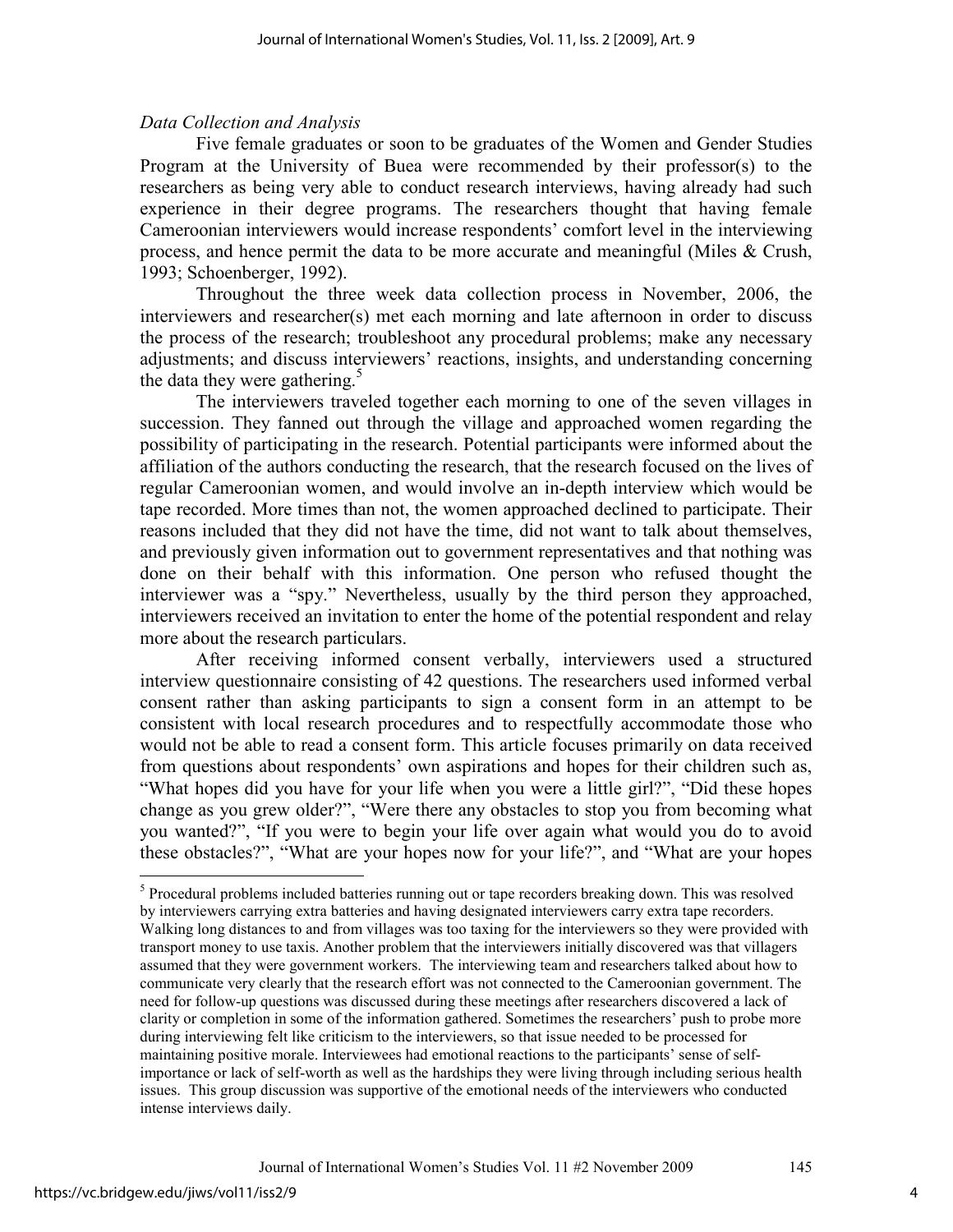for your children?" One of the authors translated the questions originally written in English into Pidgin English and the interviewers further refined this translation so that it would be better understood by the respondents.

 At the close of the first interview, respondents were asked if the interviewer could return for a second interview if the researchers were unclear about the interviewee's communications or needed additional information. Sometimes the interviewers did not ask follow-up questions during the first interview on points that the researchers thought needed elaboration, so the researcher(s) formulated questions for the second interview that would encourage explanation. For example, an interviewee who said that as a child she had hoped to be an electrician was asked during the second interview how she had acquired this aspiration. In another instance, the second interview permitted an interviewee, who had mentioned during the first interview that she continued going to primary school after her parents died, to elaborate about how she managed to accomplish that. Hence, the second interview served to enrich, particularize, and add complexity to the data collected. In all cases, the respondents agreed to a second interview. With the exception of one participant, the respondents wholeheartedly welcomed the interviewers back on their second visit, indicating that rapport had been built and that they felt positively about the interview process. Though a few said that it had been difficult to answer questions about themselves because they were not accustomed to thinking about themselves, 35 (97%) respondents said either that they had learned from the process, enjoyed meeting the interviewer, or were pleasantly surprised that researchers would be interested in their lives and ideas.

 The interviewers completed one tape recorded interview each day. Within a couple of hours while the interview was fresh in mind, they transcribed the tape. These handwritten transcriptions (which were subsequently typed) were turned into the researcher(s) at the end of the day. After receiving each first interview transcript, at least one of the researchers searched for themes, contradictions, exceptions, and omissions and formulated questions for a follow-up interview for purposes of clarification and elaboration.

 After the second interview was transcribed, the researchers searched for themes in light of this new or clarified information. An inductive analysis of the data allowed themes to be extracted from the typed transcripts of both first and second interviews. The authors read and reread these notes underlining phrases and ideas that appeared central to the respondents' communications as well as writing words or phrases in the margins to capture topics such as "multiple means of earning," "optimistic that children can make it," and "sickness in family." We compared responses between the respondents to extract themes (Patton, 2002, p. 465). Furthermore, we listed some of these emerging characteristics as headings of columns so that they could be tabulated. Column headings included "career dreams," "type of derailment of career dreams," "dreamt of marriage only," "dreams for their children," and "illness." Such tabulation was also a check that the data reflected our findings.

 Feminist ethnography guided the selection of above methods used for conducting this research (Jacobs, 2004; Lengel, 1998; Naples, 2003). Power differentials between those researched and those conducting the research were considered from the inception, leading to diversity among the researchers and selection of Cameroonian interviewers. The Cameroonian researcher and interviewers had insider status, as advocated by some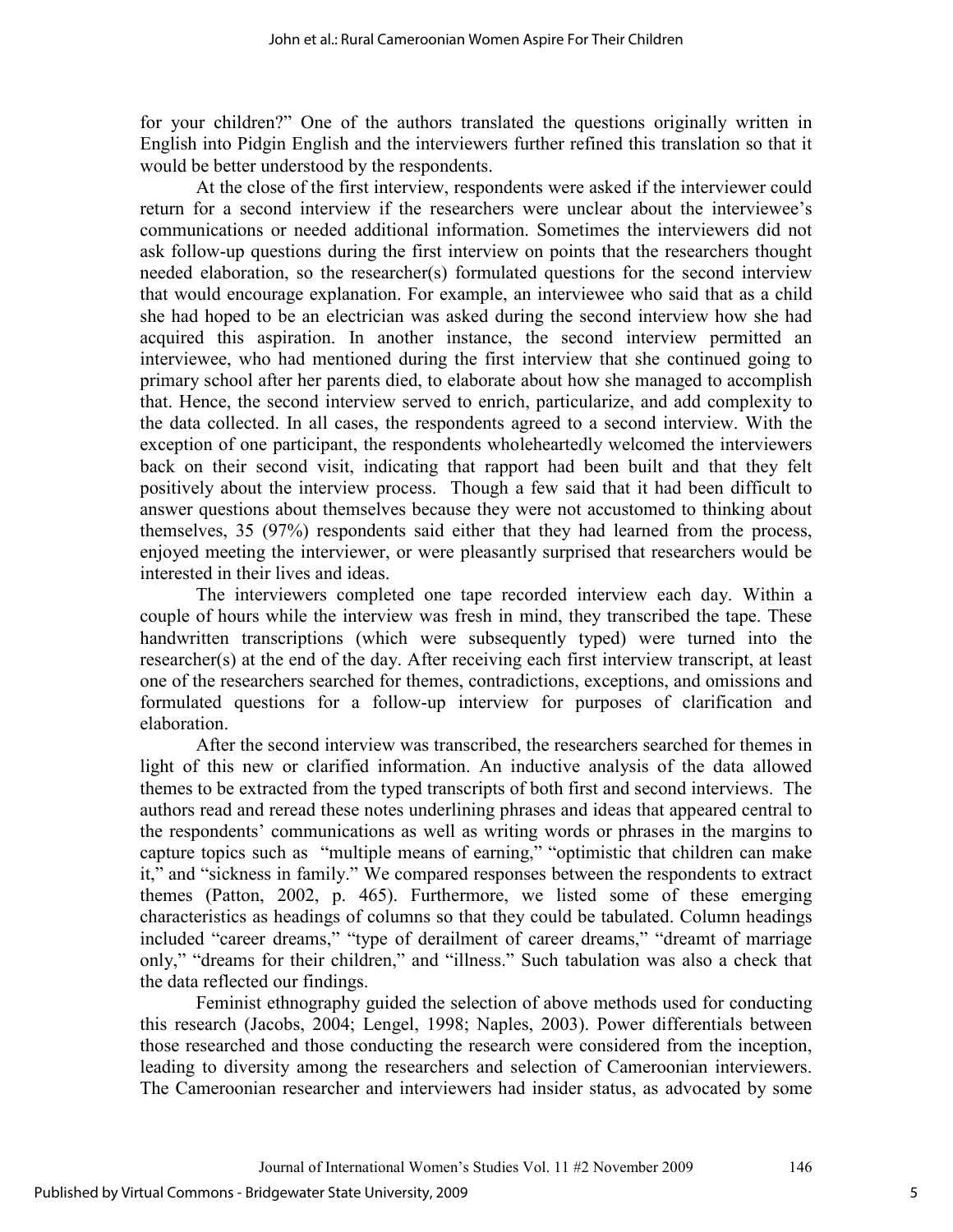feminist ethnographers, that enabled them to speak pidgin English and understand culturally laden communications and beliefs. Also training of interviewers encouraged the development of more egalitarian relationships with participants as proposed by this methodology. Reflective practice, indicative of feminist ethnographers, was instituted in daily meetings between the researcher(s) and interviewers. These open discussions helped researchers and interviewers be receptive to participants' perspectives and reflect upon their interactions with them. Furthermore, researchers dialogued throughout the research process as a means to check each others bias and distortions. In summary, feminist ethnography that stresses an ethic of caring and responsibility to those studied served as a compass in the conception of our methods as well as our team deliberations and field decisions.

## **Findings**

#### *Case Vignette*

The accounting of our findings can be foreshadowed by introducing the reader to a representative respondent, Justine (a pseudonym). Although each woman in the sample has her own individual perspectives and challenges, Justine has issues and viewpoints that illustrate the research findings. We, the authors, thought that a case study might help the reader easily connect with the findings of the study. The authors composed this illustration based on what "Justine" communicated to the interviewer and note direct quotes in quotation marks. For illustrative purposes, suppose Justine is 44 years old and has six children, four girls and two boys. She is Christian, in a monogamous marriage, and has achieved a primary level education. (Particulars about her identifying information and small details of her story have been changed to keep her identity confidential).

 Justine's parents could not afford to continue to pay for her schooling even though she had only reached the primary level. Her mother became ill with a disabling condition. Money that would have paid for her school fees was redirected to her mother's health care. Justine married her husband at age 14. They came from the same village and grew up together. As a child, he repeatedly told her that she was going to be his wife. He "corrupted me (her) with his sweet words." Justine got pregnant and promptly married. She wanted to get married to be "like others" and had "developed that interest for him." She thought that "marriage was just everything because I didn't understand what life was." Though she regrets not having finished school first so that she could have become the teacher she had wanted to be, she enjoys her life. A supportive husband and the equivalent of household earnings of 10 USD per week allow her to "get some of the things that I want" and live the way that she wants to live apart from suffering from an "aching arm." Occasionally, she has been able to pay for medical care at the hospital and from a traditional healer, but her arm pain has not abated.

Justine enjoys doing all the things that she believes make her a good mother, such as household chores, farming and selling. Her husband helps her with the farm work which provides food for their family of six children. Any extra produce, along with food that she cooks, she sells along the roadside. From these meager earnings and her husband's small earnings from construction work, she attempts to pay for their children's school fees and to have sufficient money to engage socially in a woman's group.

Even though she is proud that she has worked hard in every way to make a profit, if given a second chance to relive her life, she would have taken it upon herself as a child

6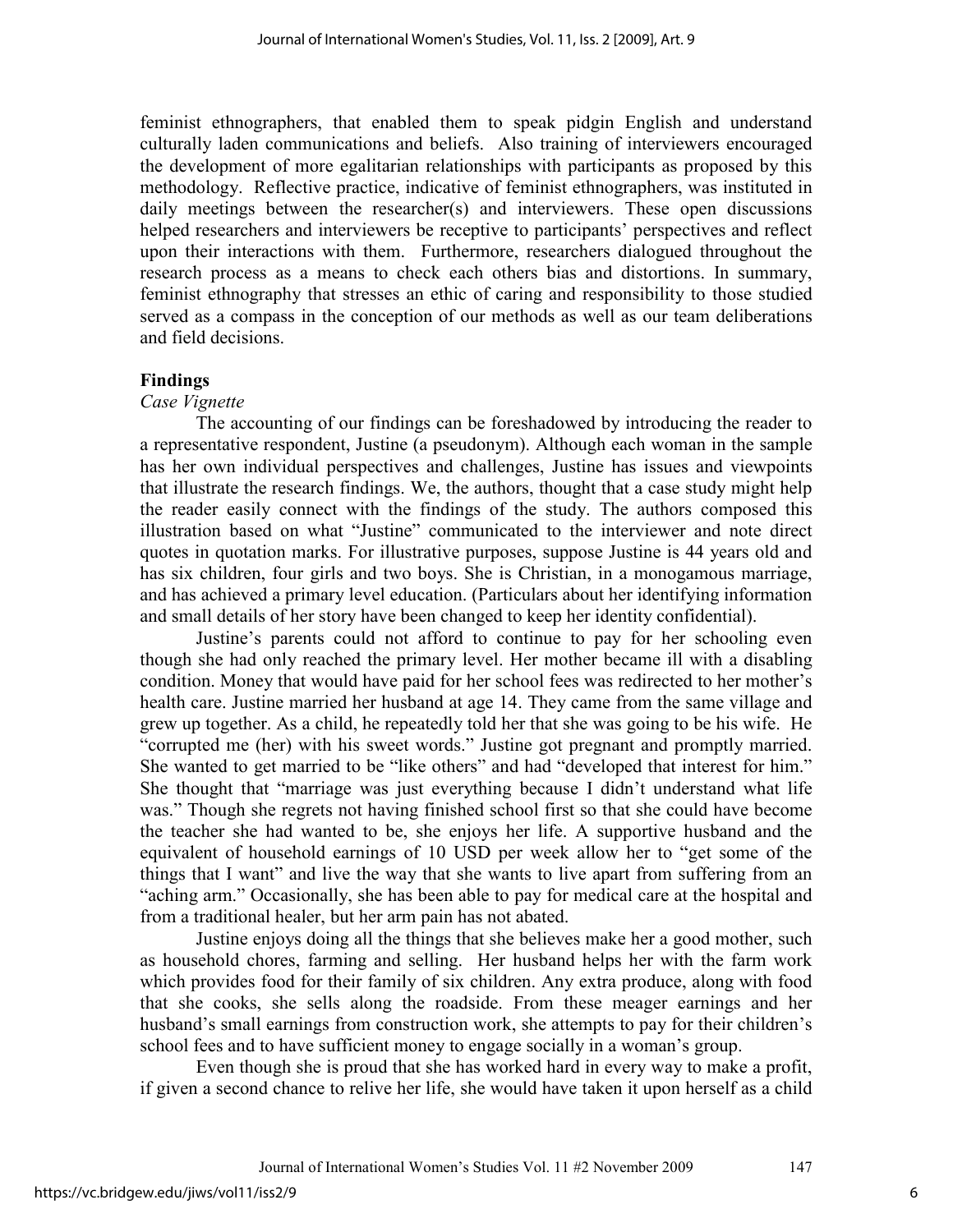to do trading to bring in enough money to pay for her own school fees. With an education, she believes she would have earned more and been able to meet her own needs and the needs of her children with relative ease. These additional earnings would have meant a great deal to her because she would have been able to assist her brother's children which she cannot do today because of her limited means.

Justine regards education as bringing in more benefits than just money. "If you aren't educated," Justine claims, "you don't know what you are doing." She imagines that as an educated woman she would have had the opportunity to meet and know many people from whom she could have learned a lot. To this day she regrets not being able to read and write. She moves on in the conversation and in her life to the importance of supporting her children so that they can go to school. She hopes that they become teachers, accountants, and financial managers. She knows that her husband alone cannot afford them the opportunities to be what they want to be. She hopes for a long life so that she can remain an effective sponsor for her children and give them the support that had been unavailable to her. She reveals that her aching arm gets in the way of her work and she worries continuously about how to provide her children's school fees.

She has confidence that her children will be successful, barring some unforeseen circumstances such as witchcraft. She advises them to concentrate on their "bookwork," avoid bad company, and take on the responsibility of caring for her in her old age.

This vignette illustrates that as a child Justine had a dream that was aborted by a family mishap. Once derailed while living in poverty, she remained permanently derailed. Nevertheless, she stayed invested in life, and with her husband she does all that she can through farming and petty trading in the hopes that her children will have the education that she so values but was denied. Even as she worries about diminished productivity because of her aching arm, she maintains a positive view of her children's future, and directs them toward responsibility and achievement with her advice and support.

#### *Hopes for a Career/Trade/Job*

Eight respondents, seven of whom had never been to school, had considered marriage as their exclusive destiny. However, the overwhelming majority of respondents, like Justine, had dreamt of following a chosen career path. As young girls, in addition to expecting to marry and have children, 27 (75%) respondents wanted to have a profession, trade, or lucrative job to be "big and responsible." They dreamt of becoming a nurse or teacher (12 respondents), seamstress or hairdresser (six), office worker, administrator or business person (five), doctor (one), electrician (one), magistrate (one) or customs officer (one).

 Some prefaced statements about their dream career choice by saying that they knew their parents did not have money for them to complete their schooling. They reactively shaped their aspirations to comply with reality, such as desiring to be a seamstress rather than to achieve professional status. This ability to adapt and accommodate to the reality of their lives is a prominent feature exhibited in this data.

 Also, their career aspirations were in accord with gender roles, such as being a seamstress or a nurse. They aspired to positions that they observed women could assume. One woman who envisioned being an electrician had witnessed a role model: "I used to admire the way she dressed and also how she used to work with electrical cables. So I wanted to be like her."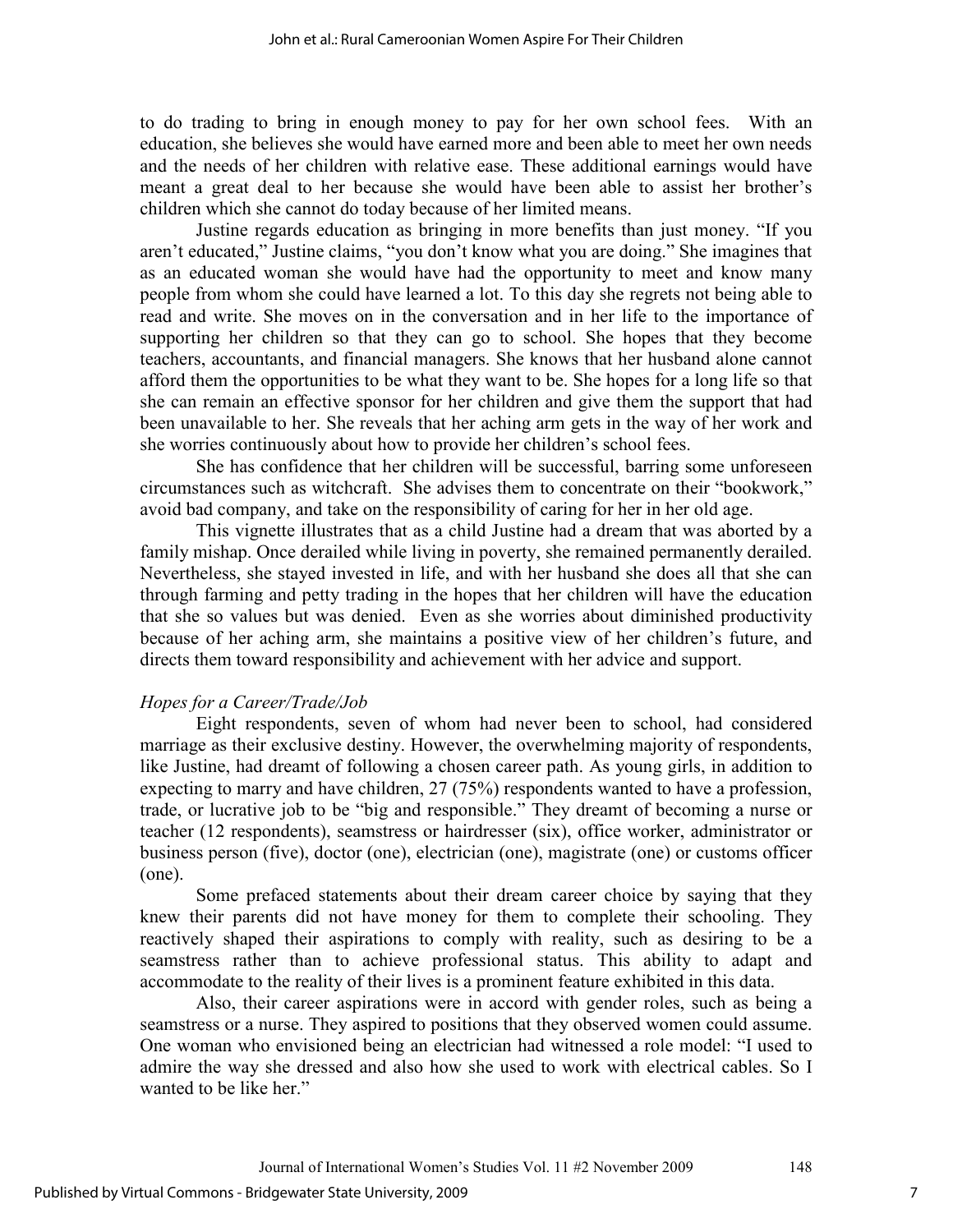Children dream about what they know, therefore the trades and professions that they mentioned are activities and roles that they encountered in their own lives to varying degrees. The respondents who talked about working in an office were vague about what their job would actually be. Rather, they gave a surface description that they would dress well for work, take home a regular pay check, and not have to do difficult farm labor.

### *Hopes Derailed Early*

Just as it happened to Justine, all of the women respondents who dared to dream of a specific career path had their dreams derailed. Some respondents (seven) explained that their dreams shattered when they could not pursue their education simply because poverty was too severe and their parents lacked money for school fees. Usually they mentioned some event(s) or situation(s) that put them over the edge, such as when one of their parents died (eight) or both of their parents died (six); a brother died who provided financial support (one); a parent fell ill causing earnings to decrease and/or a family member's illness diverted household earnings to pay for medical care (three); they got married at young ages (eight); they got pregnant and had to stop their schooling (two); corruption blocked a respondent's advancement (two); parents did not equally value educating their daughters or disabled child (three); and/or they were expected to care for their younger brothers and sisters rather than attend school (two).

*Illness in family of origin.* Justine attributes her mother's illness as toppling her teaching aspirations. Indeed the data shows that poverty and illness are interconnected and that familial illnesses contributed to the derailment of some respondents' dreams. Their families of origin were poor and their parents struggled to meet their children's basic needs and send them to school. Operating on such scarce resources meant that parents could not offset any increasing cost or mishap. Illnesses in the family were held responsible by three respondents for overturning their dreams. An illness within the family could deplete parental resources by the cost of even minimal healthcare. When parents grew ill and incapacitated, they were prevented from laboring as strenuously. One respondent simply stated how illness diverted her life's direction: "I wanted to be a teacher as a little girl, but in class six all my hopes changed; my father fell ill and there was no money, no one to pay for my education." In many cases, illness broke a rung in the ladder that the parents were attempting to provide for the respondents. These respondents attributed the deepening of poverty to the onset of familial illness which separated them from their career aspirations.

#### *Deaths within family of origin*

Sometimes illnesses lead to deaths which definitively destroyed dreams. Fourteen (39%) of the respondents had lost at least one parent during childhood and six (17%) of these respondents experienced the death of both of their parents. One respondent was age seventeen when her father died and she could not complete the very last stretch of secondary school. Financially, his death not only deprived the family of the earnings of his labor, but much of the assets of the family were confiscated by his family of origin. (In Cameroonian law, a widow of a monogamous marriage has a right to a third of her husband's property, but often "customary law" or tradition allows the husband's family of origin to dispossess the widow. Frequently, the widow does not employ legal proceedings due to fear of "witchcraft"). She explained how necessity required her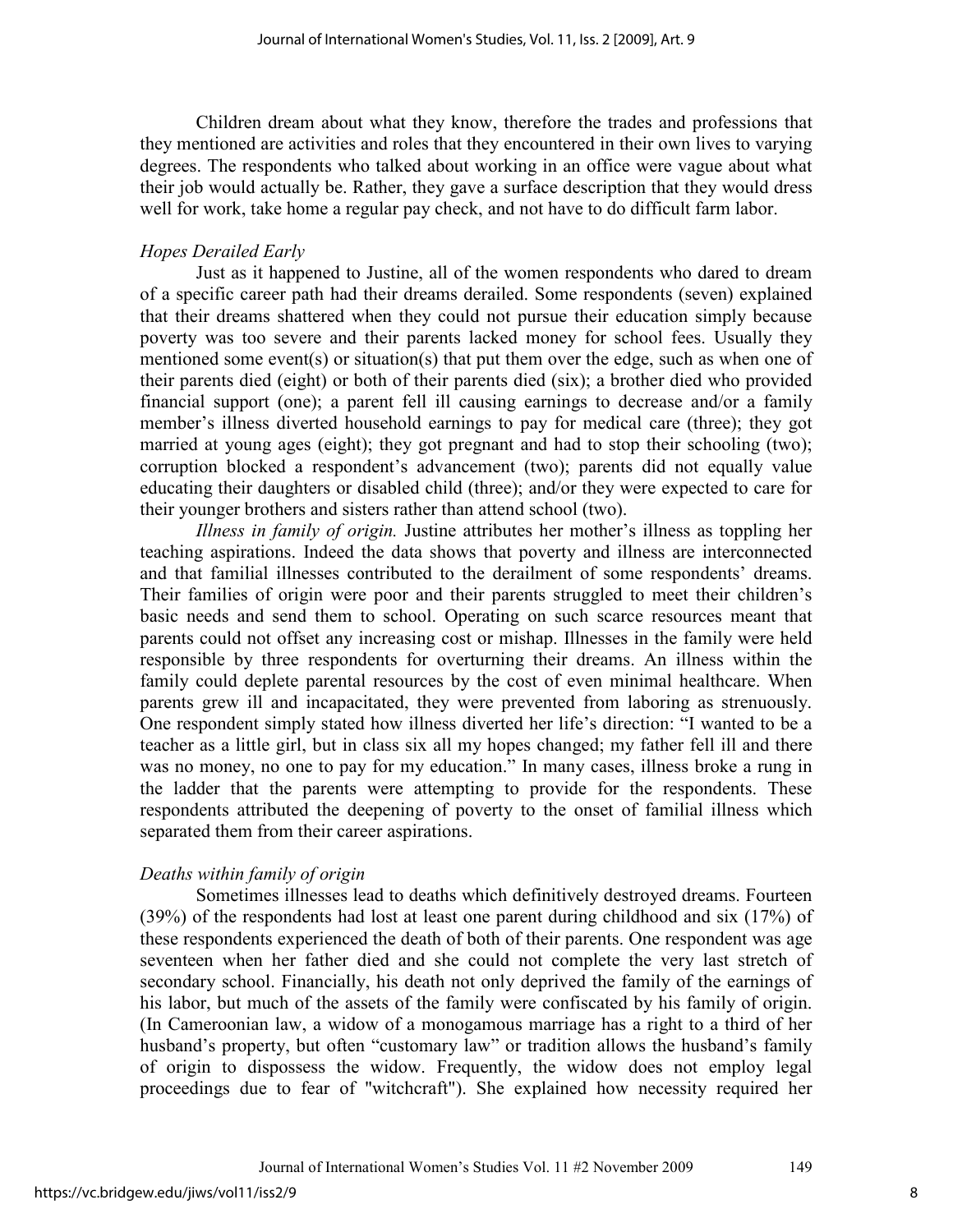sacrifice, "My uncles were taking property from us. I dropped from school so that my younger brothers and sisters could also attain a certain level of education with combined help from my mother and I."

 Another respondent explained how her brother's death impeded her achievement. Her older brother paid for her training as a tailor and purchased a sewing machine for her that was promptly stolen. She could not afford another and hesitated to ask him to replace it. He died suddenly and she lamented, "If he were alive, I might not have gotten married when I did and I would have been a big and prosperous tailor today."

 Parents need to make hard choices as they weigh where to put their meager resources so that their family has the best chance for survival. A respondent with physical disabilities had wanted to go to the university, but knew that she had to scale back her ambition. She asked her mother to send her to trade school, but her mother "didn't think it was worth it to send a disabled child to school." Her father died when she was a toddler and her mother asked her to wait until the other children completed their schooling. Her turn never came. Her mother died when she turned twenty. She remained in her parents home and sells food that she cooks outside her door to passers-by because she cannot physically get to the marketplace. She worries that she will not be able to support her only child past elementary school.

#### *Pregnancy terminates schooling*

Although not the reason for her dropping out of school in the first place, Justine, as a teenager, became pregnant, which is in itself a reason why some girls must forgo their education. Two respondents who became pregnant were not given the option or were not encouraged to return to school following their delivery. These respondents thought their fathers perceived them as a "burden" following their pregnancy or were "indifferent to the matter." A respondent in this situation had told her father that she wanted to go back to school, but he alleged that there was no longer money to send all four of his children to school. She disbelieved: "I have the feeling that my father was not interested in sending me back to school . . . because our family situation had not changed from what it used to be before I got pregnant."

 The first author's professional experience, in working with women and girls as a social worker and lawyer, confirms that a Cameroonian girl who becomes pregnant is likely to receive disapproving social pressure from the first day it is known to the day she gives birth to the child. Often parents would withdraw her from school and sometimes send her to learn a trade such as dressmaking and house-keeping. Education for daughters is not yet a priority for many parents; girls are meant for marriage. Indeed, if she conceived with an older man and he asks to marry her, this offer is usually accepted by the girl's family.

#### *Early marriage by default*

Justine married at a young age and this alone can be a barrier preventing girls from completing their education. Clearly, most of the respondents' parents believed that their daughters should go to school for at least some primary years of education. Without adequate funding to attend school, early marriage became the fallback. In some instances, marriage was parentally arranged when respondents were very young; this precluded the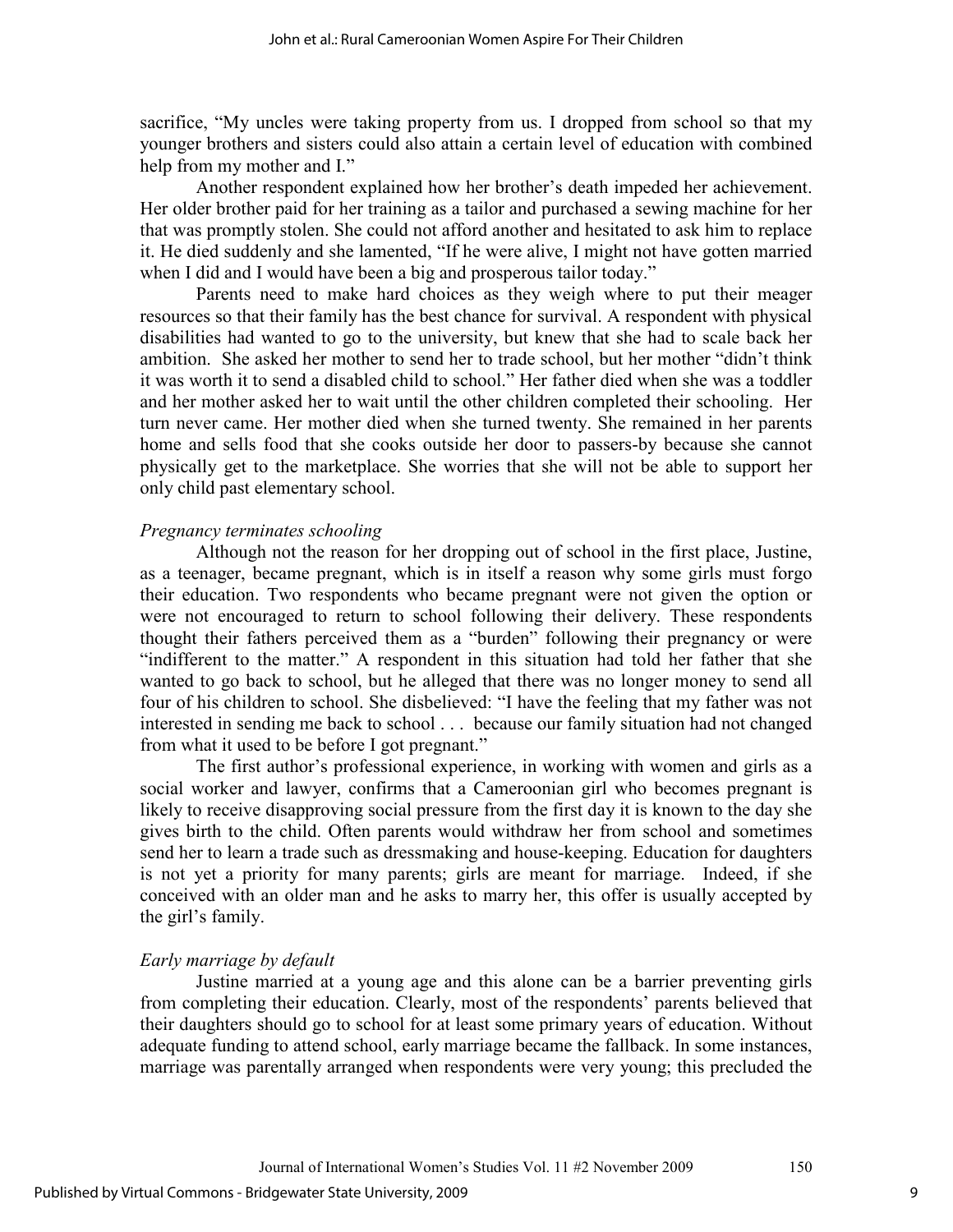respondents from continuing in school. One respondent who wanted to be a nurse explains how her father accepted the "bride price" and consigned her into marriage:

My father took money from a man behind my back. I wasn't given any opportunity or right to say anything about it . . . I thought of how I was going to abandon school when I really wanted to study. I couldn't believe that I was going to leave school without any certificate. I cried and cried.

Sometimes when their fathers ask them to get married, the women felt little choice in the matter. Respondents themselves strongly valued marriage and poverty itself showed girls that their only option was to marry:

My father couldn't even afford to send me for a trade so I got married and became a housewife and mother. My father asked me to get married. I had to show respect so I did. I had refused the first two suitors and was afraid that if I didn't accept the third one there wouldn't be another.

Another respondent who wanted to be a teacher explained matter-of-factly, "there was no one to pay for my education so I looked forward to being a housewife." Typically, soon after marriage, the teenage girls or young women become pregnant and their lives become focused solely on family preservation, their dreams given up. There is immediate familial and societal pressure on newly married couples to begin to have children, thus the formal educational opportunities of these respondents were virtually over when they married. None of these young married women resumed their education, although later in life, one respondent mentioned that her husband offered to assist her financially to attend trade school. Another respondent whose father could not afford to further her education prior to her marriage appealed to her husband to allow her to continue, but he "had no interest in sending me to school." She offered the explanation, "Men feel that when they send their wives to school the wives may divorce them when they become rich and selfreliant."

# *Corruption*

With poverty, early marriage, parental illness and death, gender and disabilities discrimination, and early pregnancies confronting respondents, there is a gauntlet of obstacles bringing down their dreams. Additionally, two respondents identified that systemic corruption impeded their path. One respondent mentioned that even in public competitive exams there is "bribery and corruption." She turned away from her dreams when she realized that "you can be very intelligent, but you will not succeed. I felt discouraged when I found that there will be no one to bribe for me."

# *Facing Reality: Change Focus*

Justine did not stew over the fact that she was not able to become a teacher. She, along with other respondents, moved on from their early hopes and faced the realities of their lives. Without the option of realizing their dreams, they committed themselves to farming in order to feed their families and/or to earn additional cash through selling farm products or other petty trading. Some respondents farmed more than others and sold farm products as a mainstay of their earnings. Others did all kinds of petty trading, such as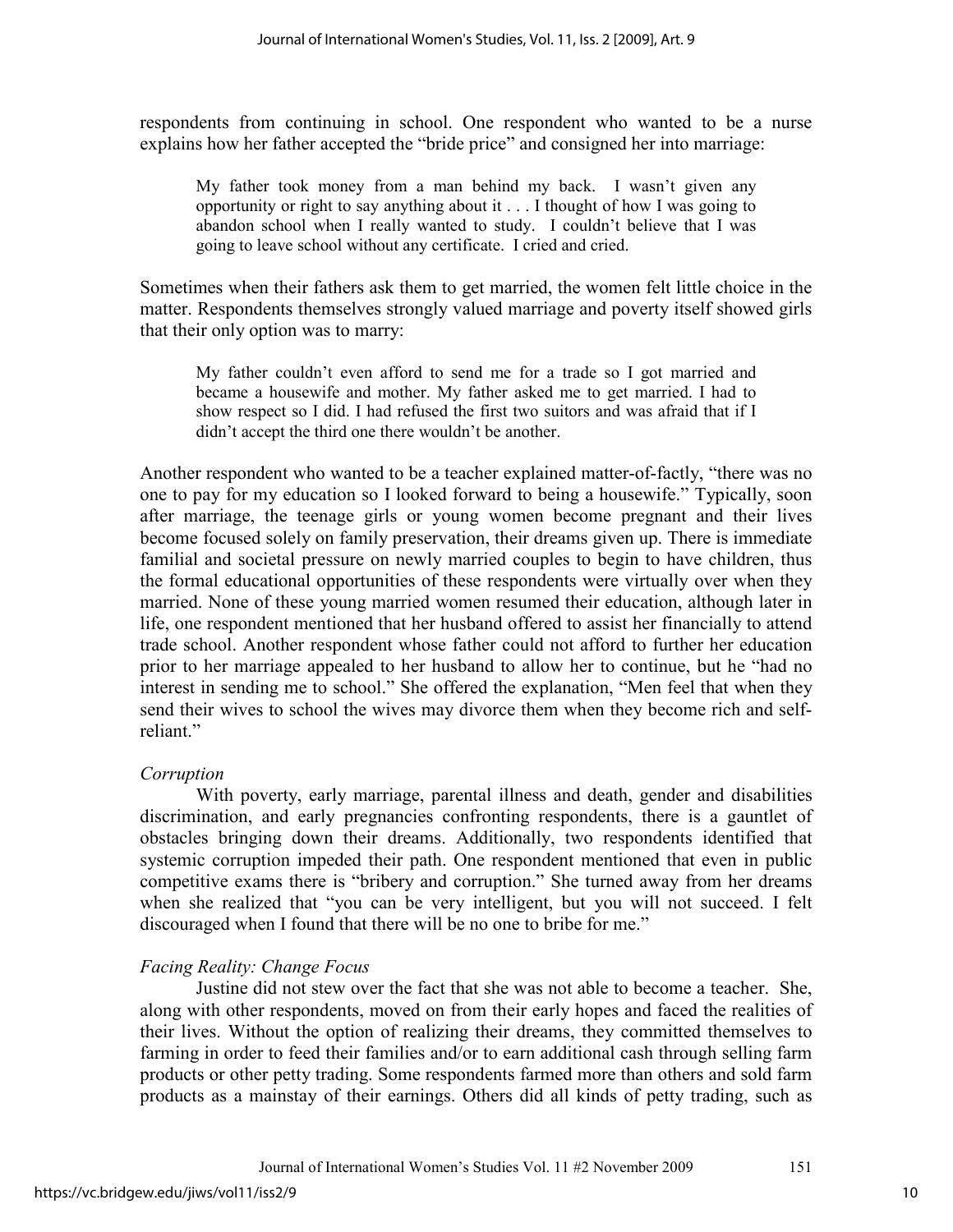selling their homemade foods, e.g., bean cakes, corn beer, acra, fish pie, and puff-puffs (a donut-like pastry). Some respondents would buy goods, such as local beers, and transport them from a city for sale in their villages. In other words, respondents embraced motherhood and devoted themselves to cultivating food and earning money in ways they found available to them. A respondent who had wanted to be a nurse now farmed, purchased jewelry and shoes from the city to sell in her village, and informally styled hair. The accounts of respondents depicted their resiliency, determination, hard work, and investment in facing life after environmental burdens tore them away from their dreams.

## *Dreams for Children to Succeed*

Justine's dream is that her children will receive the education that she did not obtain and have professional jobs that escaped her. Similarly, almost all the respondents who were mothers replaced their personal hopes with dreams for their children. They want their children to receive training or education that will allow them to access jobs that will permit easier lives than they themselves were afforded, as illustrated in the following comments: "All I can do now is to struggle and take good care of my children, to educate them so that they will not go through what I have experienced when they are grown-ups," "My life is my children . . . want my children to reach the position that was destined for me," and "I pass my dreams onto my children. I register them in different trades and provide what they will need to be well trained." Most were concerned with raising their children to live beyond survival struggles, but some wanted their children to be administrators, pastors, and doctors, and one wished her son to be president.

## *Illness is Obstacle*

In spite of her serious arm pain, Justine performs farm labor and sells baked goods to help pay for her children's school fees. She only worries that her health problems may prevent her from working hard enough and long enough on her children's behalf. It is a real worry because illness prevented 16 (44%) respondents, half of whom were under age 50, from working harder on behalf of their children and most, regardless of age, hoped that their health would recover so that they could do so. Usually they could not afford medical care and hence had to endure health risks, discomfort, and/or pain. One representative comment shows the devastating impact of illness: "the greatest suffering I have had in my life is because of my sickness. Because of my sickness, I have become very poor and desperate . . . I can farm very well but my illness has broken me. I am no longer efficient." Several believed that their pains were caused by injuries suffered from performing rigorous farm work. Some older and sick respondents held onto the hope of helping their children through financial trials. One such respondent states, "If I don't plant crops on my farm, my family cannot eat. Even though I am sick now, I still struggle to farm and make ends meet for my family."

 Eight (25%) members of the sample offered, without being asked, that they had had one or more children who had died. One respondent, who suffered from the deaths of six of her children, believed that their lives could have been saved if she and her husband had been able to afforded medical care for them. At the time of the interview, two of her remaining children were ill. Four other respondents mentioned that one or more of their children had serious illnesses. A third of the respondents mentioned that their husbands had died. It is likely that if they were asked directly about their own health, the health of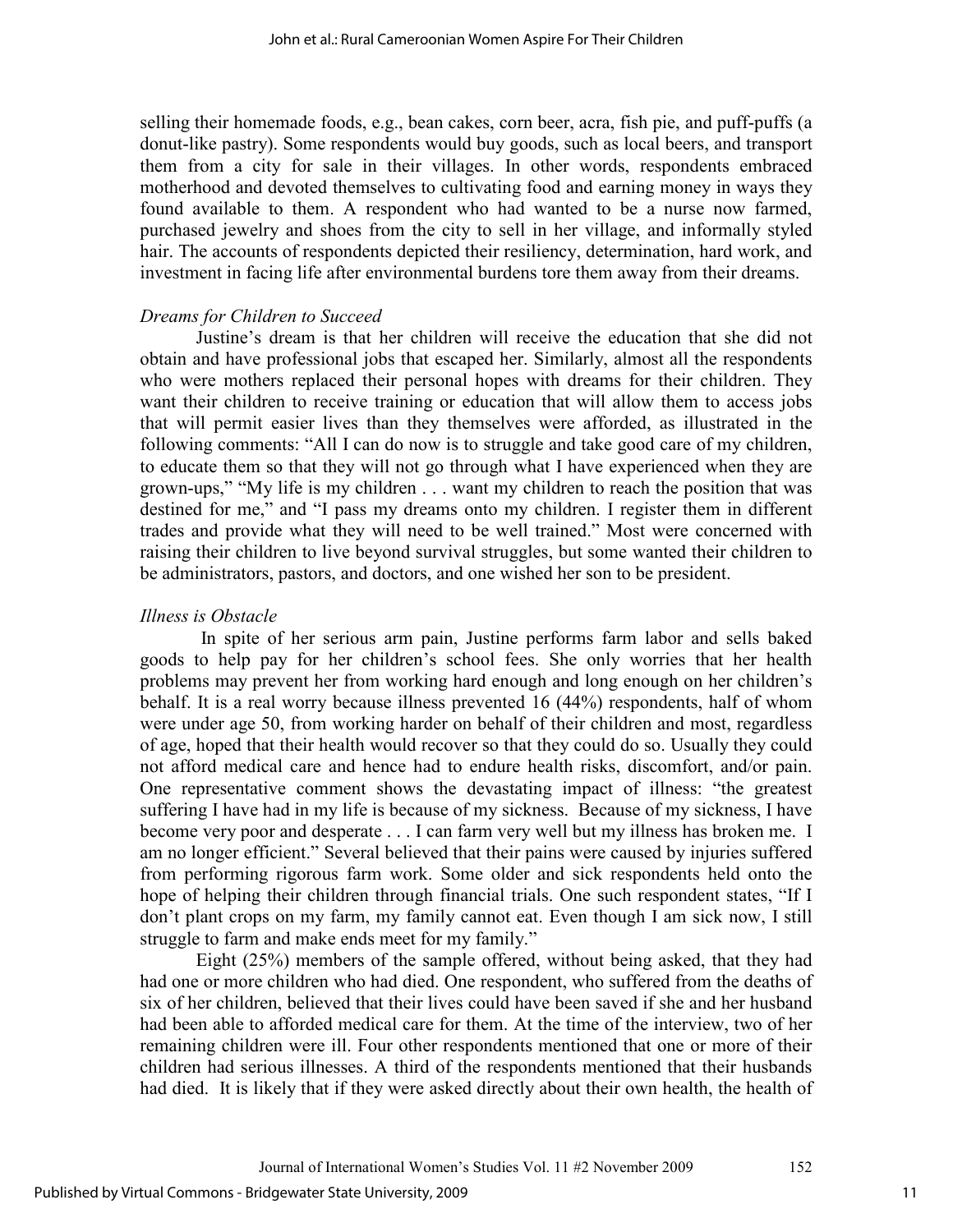their immediate family members, or any deaths that had occurred, these numbers would have been higher.

#### *Desire to Expand Earnings*

In the same doggedly determined way, many respondents expressed hopes of expanding their trading or farming incrementally so that they could have better chances of adequately feeding their children, paying their school fees, or purchasing trade tools for them. Representatively, this respondent wanted to keep her children on a path toward realizing their dreams: "If I have money I will expand my business to sell groundnuts (peanuts) and rice beans in large quantities so that I can sponsor my children properly" (i.e. pay school fees). Most respondents, however, recognized that they are caught up in trying to make ends meet and cannot even make minor changes to advance their earning power unless they have the good fortune of receiving minor financial support. Again and again, respondents voiced their motivation to provide for their children's and in some cases their grandchildren's, present and future well-being. They know what to do, but often lack the little funding it would take to put their plans into effect.

# **Conclusion**

 Like Justine, many of the respondents conveyed that besides getting married, they had wanted an education and envisioned themselves having a career. They had career goals in contrast to the "culture of poverty" concept that generational immersion in poverty leads to the absence of dreams. These aspirations were thwarted early in life by poverty often punctuated by becoming pregnant or married at a young age, parents' deaths, illnesses within their families of origin that drained resources, and/or favoritism of educating male children. Extreme poverty sometimes combined with gender roles that geared girls to become the family caretaker, created obstacles to their career aspirations. The poverty was so severe that any derailment of their early aspirations became a permanent one that could not be overcome.

 Consequently, they realized early on that predetermination rather than selfdetermination was to be the framework for their lives. Even so, these women did not become hopeless, helpless, and without initiative in accord with the "culture of poverty" concept. Rather, they overwhelmingly stayed invested in working and providing for their families and hoped that their children would find openings for success and escape from subsistence living.

 They appeared to have adjusted to reality and moved on in their lives. As adults living in poverty in the Cameroonian context, formal education was no longer possible for them. Neither did they have access to training in dressmaking and housekeeping offered by the national Women Empowerment Centers set up to raise women's standard of living. For the most part, the women we interviewed could not meet the eligibility requirements for such training, which included completion of primary school and partial payment of the training. Furthermore, without capital or access to landed property, our respondents did not have the option of acquiring loans to start commercial activities. Hence, they resorted to farming, which requires very little capital investment but a great deal of physical labor. Some used the savings earned from farm produce to buy basic commodities to sell in order to reap meager profits.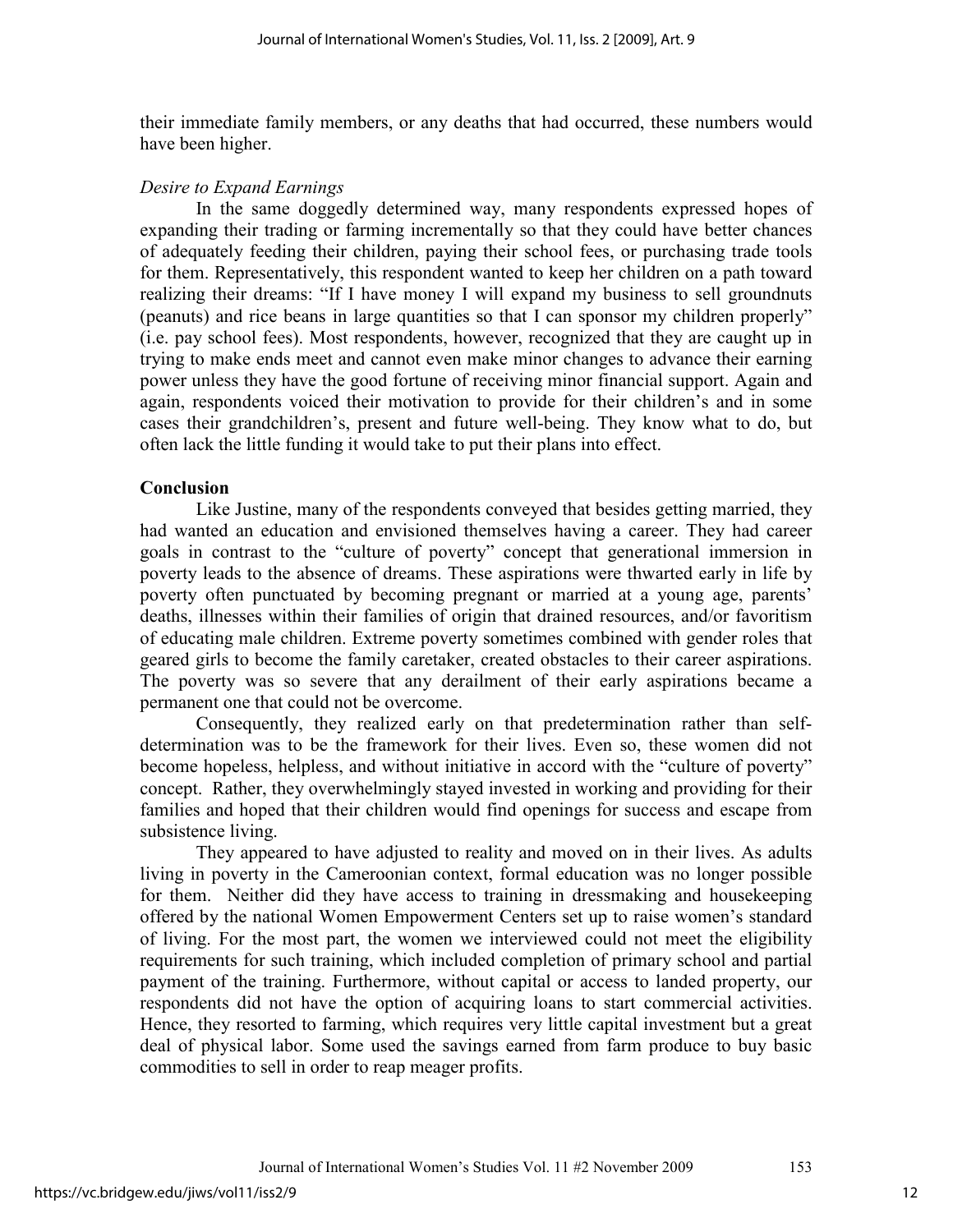Most respondents wished for a small loan from a family member so that they could incrementally increase their farming or petty trade in order to help their children be free of the mire of poverty that held them in place. Not all of this is self-sacrifice and exclusively for the well-being of their children. They consider their children as their "old age pension," and their last hope to escape the survival tightrope. Cameroonian society stresses this reciprocal relationship between parents and children. Some successful children are able to build their parents better houses, provide them with regular allowances, and pay their medical bills. The women respondents reported working hard in attempt to help their children succeed, so that in turn the children will put an end to their economic distress during their elder years. Though some of the women respondents in their sixties received allowances from their children, these familial old age pensions did not lift them out of poverty.

 The connection between illness and poverty is highlighted by the data. The number of illnesses and early deaths in their family of origin and in their marital home, which respondents brought up spontaneously, was disheartening. Respondents connected illnesses in their family of origin with further impoverishment of their families and elimination of chances to delay marriage and purchase further schooling. Similarly, many confronted illnesses and deaths in their marital family in regards to loss of children and early loss of husbands, which left them in despair and sometimes with increasing financial deprivation and stress. Furthermore, some attached the intensity and strenuousness of their workload, particularly farming, with causing debilitating pain and illness that threatened their ability to work, survive, and advance the well-being of their children. Most of the ill respondents could not afford to pay for medical care. When women fall sick, their entire family is often affected because of the multiplicity of roles that they serve in the family. When a woman herself is sick and she cannot afford her treatment, she recognizes how her inability, albeit unintentional, is causing hardship to the family. This vicious cycle between poverty and illness deepens and worsens both.

In summary, this research shows that the "culture of poverty" concept used by some proponents to explain generational poverty is not applicable to these rural women participants living in "third world" poverty. In contrast to the claims of the "culture of poverty," these women do not give up and purport to be helpless; they generally remain committed to laboring in order to support their families and advance their children in spite of the odds against them. Like Justine with her painful arm, they report working even when they are ill or have chronic pain. When their own dreams are destroyed, they looked toward advancing the economic prospects of their children. Most express themselves as eager for a small advance to expand their trade or farming endeavors to be able to eke out more earnings. It appears that in face of the reality of their lives, they manage overall to remain somewhat hopeful and encourage their children to make more of their own lives. Although this study, with its limitations, certainly cannot claim to disprove the "culture of poverty" construct, it does stack up on the side of that body of research that weighs against tagging the character, attitudes, and viewpoints of individuals living in poverty, for the reasons that poverty continues to grip their lives.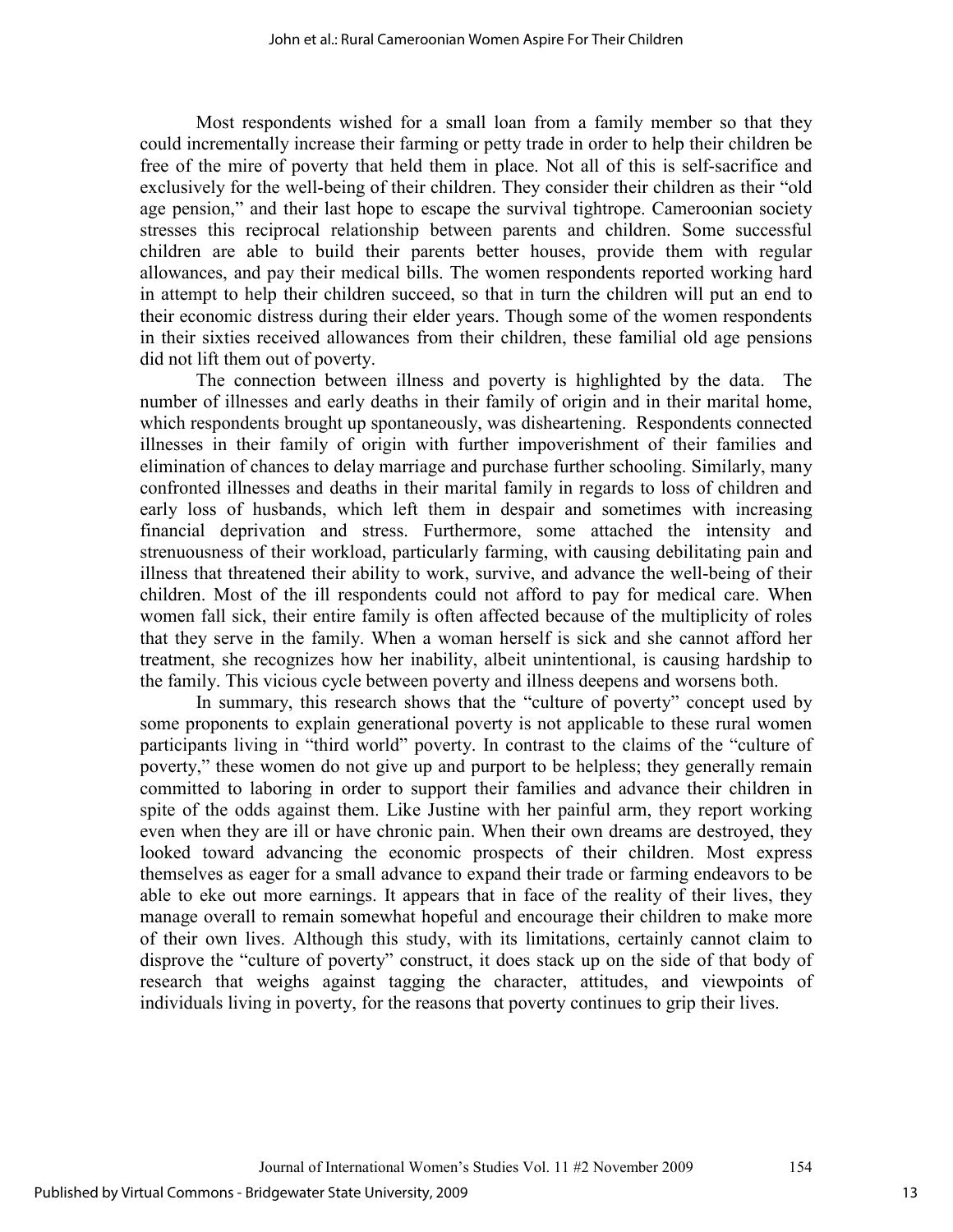# **References**

- Abouchedid, K., & Nasser, R. (2002). Attributions of responsibility for poverty among Lebanese and Portuguese university students: A cross-cultural comparison*. Social Behavior and Personality, 30*, 25-36.
- Beall, J. (2000). From the culture of poverty to inclusive cities: Re-framing urban policy and politics. *Journal of International Development, 12,* 843-856.
- Boxill, B. (1994). The culture of poverty. *Philosophy and Policy Foundation¸ 11*(1), 249- 280.
- Central Intelligence Agency. (2009) *The World Factbook.* Retrieved March 22, 2009 from www.cia.gov/library/publicants/the-world-factbook/print/cm.html
- Cosby, B., & Poussaint, A. (2007). *Come on people: on the path from victims to victors.* Nashville, Tennessee: Thomas Nelson.
- Deglau, E. (1985). A critique of social welfare theories: The culture of poverty and learned helplessness. *Catalyst, 19,* 31-35.
- Diaz Barriga, M. (1994). The scandal of the culture of poverty. *Alteridades*, *4*(7), 21-26.
- Faver, C., Cavazos, Q., & Trachte, B. (2005). Social work students at the border: religion, culture and beliefs about poverty. *The Journal of Baccalaureate Social Work, 11*(1), 1-15.
- Fon, F.L. & Fon, A. J. (2008). Rural poverty reduction in Cameroon: Current trends in policy approaches. *Loyola Journal of Social Sciences, 22*(1), 79-92.
- Gros, J.G. (2003). Cameroon: Politics and society in critical perspectives. Maryland: University Press of America.
- Hardford, T. (2006). Why poor countries are poor. *Reason*, *37*(10), 32-39.
- Harper-Dorton, K. & J. Lantz (2007). Cross-cultural practice: Social work with diverse populations. Chicago, Illinois: Lyceum Books.
- Jacobs J. L. (2004). Women, genocide and memory: The ethics of feminist ethnography in Holocaust research. *Gender & Society, 18*(2), 223-238.
- Lengel, L. B. (1998). Researching the "Other," transforming ourselves: Methodological considerations of feminist ethnography. *Journal of Communication Inquiry, 22*(3), 229-250.
- Lewis, O. (1961). *The children of poverty.* New York: Random House.
- Ludwig, J., & Mayer, S. (2006). "Culture" and the intergenerational transmission of poverty: The prevention paradox. *The Future of Children, 6*(2), 175-195.
- Miles, M., & Crush, J. (1993). Personal narratives as interactive texts: Collecting and interpreting migrant life-histories. *Professional Geographer, 45*(1), 84-129.
- Naples, N. A. (2003). *Feminism and method: Ethnography, discourse analysis and activist research.* New York; Routledge.
- Patton, M. Q. (2002). *Qualitative research and evaluation methods*. California: Sage Publications.
- Saha, J.C. (2008). Reducing poverty in sub-Saharan Africa: the need for participatory governance. *Development in Practice*, *18*(2), 267-72.
- Schneider, J. (2005). Getting beyond the training versus work experience debate: the role of labor markets, social capital, cultural capital, and community resources in longterm poverty. *Journal of Women, Politics and Policy*, *27*(3-4), 41- 43.
- Schoenberger, E. (1992). Self-criticism and self-awareness in research: A reply. *Professional Geographer, 44*(2), 215- 218.